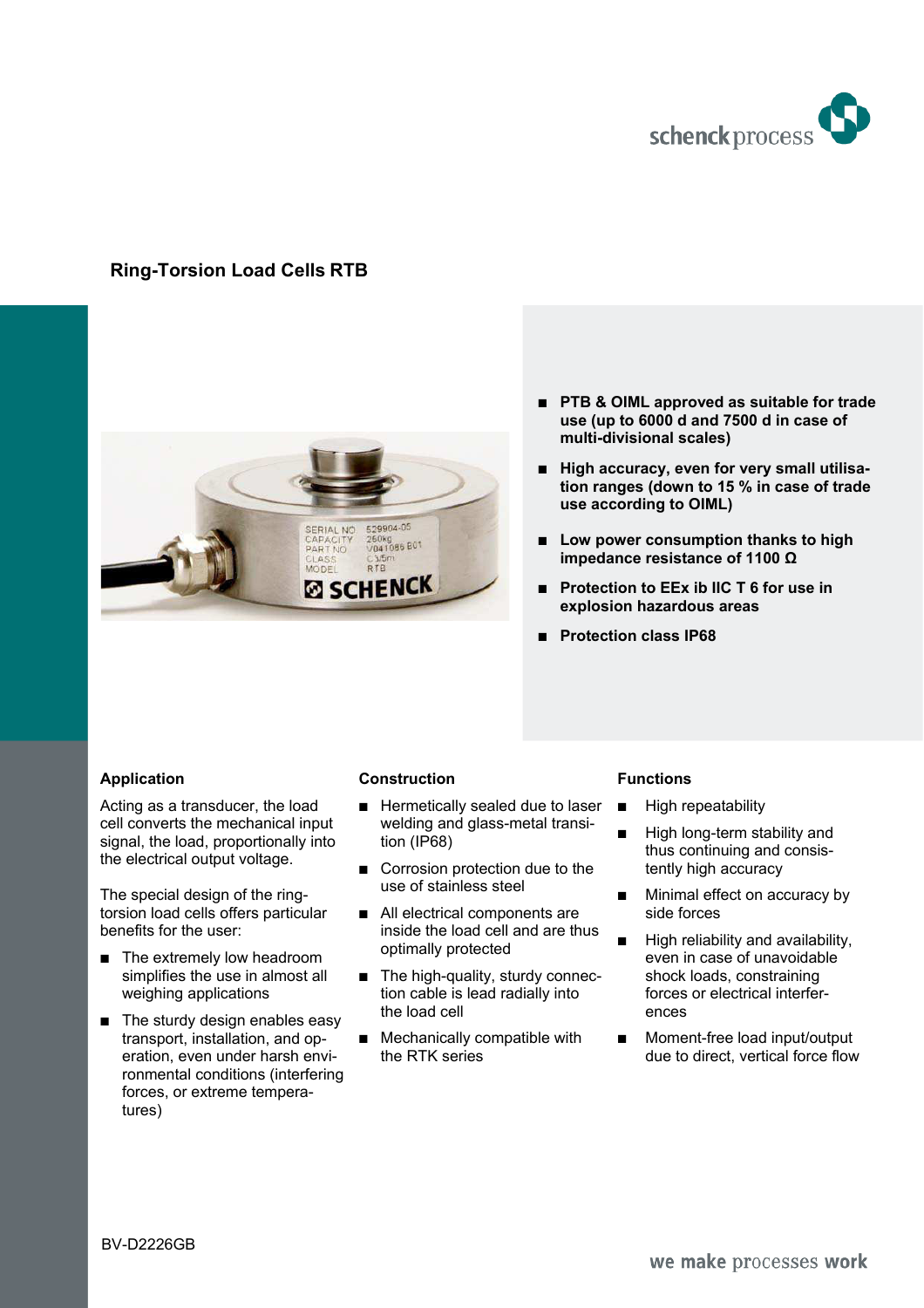



**RTB 0,13 t** RTB 0,25 t / 0,5 t



| Order No.       |                                                            |             |                |  |  |  |  |  |  |
|-----------------|------------------------------------------------------------|-------------|----------------|--|--|--|--|--|--|
| <b>Variants</b> | <b>Accuracy class</b>                                      |             |                |  |  |  |  |  |  |
|                 | C <sub>3</sub>                                             | C3MI7,5     | C6             |  |  |  |  |  |  |
| 0.13t           | V041085.B01                                                |             |                |  |  |  |  |  |  |
| 0.25t           | V041086.B01                                                |             |                |  |  |  |  |  |  |
| 0.50 t          | V041087.B01                                                | V041087.B03 | V041087.B06    |  |  |  |  |  |  |
| 0.25 t MR       | V041086.B07                                                |             |                |  |  |  |  |  |  |
| 0.50 t MR       | V041087.B07                                                | ---         | please enquire |  |  |  |  |  |  |
|                 | Order No. Version ATEX II 2G; EEx ib IIC T6 / II 2D T70 °C |             |                |  |  |  |  |  |  |
| 0.13t           | V041085.B11                                                | ---         |                |  |  |  |  |  |  |
| 0.25t           | V041086.B11                                                | ---         |                |  |  |  |  |  |  |
| 0.50 t          | V041087.B11                                                |             | please enquire |  |  |  |  |  |  |

Other Variants please enquire

# **Accessories:**

Elastomer mount, Compact mount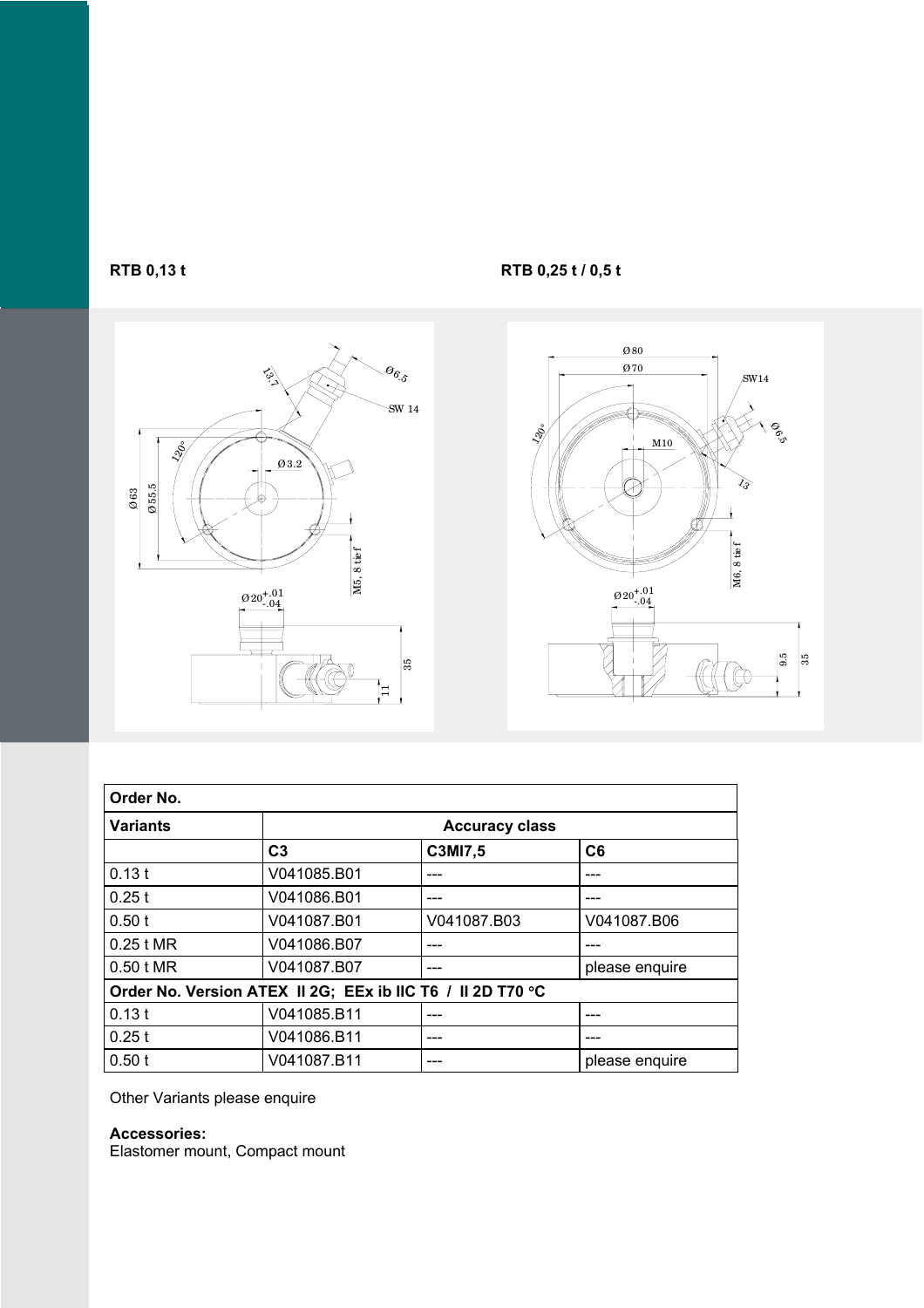### **Technical Data**

| <b>Rated capacity</b>                             | $E_{\text{max}}$  | $0,13$ t                                                                            | $0,25$ t                                                                                                       |                          | 0,5t                       |                                                   |                               |  |
|---------------------------------------------------|-------------------|-------------------------------------------------------------------------------------|----------------------------------------------------------------------------------------------------------------|--------------------------|----------------------------|---------------------------------------------------|-------------------------------|--|
| <b>Accurate class</b>                             |                   | C <sub>3</sub>                                                                      | C <sub>3</sub>                                                                                                 | C <sub>3</sub>           | C3MI7.5                    | C <sub>6</sub>                                    | Bezug                         |  |
| <b>Sensitivity</b>                                | $C_n$             | 1 mV/V $\pm$ 0.1 mV/V                                                               | 1.75 mV/V ±0.1 mV/V                                                                                            |                          | 2 mV/V ±0.1 mV/V           |                                                   |                               |  |
| <b>Combined error</b>                             | $F_{comb}$        | ±0.018%                                                                             |                                                                                                                | ±0.023%                  |                            | ±0.0115%                                          | $C_n$                         |  |
| Minimum dead load<br>output return                | $F_{dr}$          | ±0.0167%                                                                            | ±0.0167%                                                                                                       |                          | ±0.0066%                   | ±0.0083%                                          | $C_n$                         |  |
| Creep (30 m)                                      | $F_{cr}$          | ±0.012%                                                                             |                                                                                                                | ±0.0245%                 |                            | ±0.0123%                                          | $C_{n}$ , $B_{tn}$            |  |
| <b>Hysteresis</b>                                 |                   | ±0.017%                                                                             |                                                                                                                | ±0.0167%                 |                            | ±0.0083%                                          | $C_{n}$ , $B_{tn}$            |  |
| Temperature effect on zero<br>sensitivity per 10K | $TK_0$            | ±0.008%                                                                             | ±0.014%<br>±0.007%                                                                                             |                          | $\pm 0.014$ %              | ±0.009%<br>±0.005%                                | $C_n$ , $B_m$<br>Option MR    |  |
| Temperature effect on<br>sensitivity per 10K      | $TK_c$            | ±0.008%                                                                             |                                                                                                                | ±0.01%                   |                            | ±0.005%                                           | $C_n$ , $B_{tn}$              |  |
| <b>Maximum number of load</b><br>cell intervals   | $n_{LC}$          | 3000                                                                                |                                                                                                                | 3000                     |                            | 6000                                              |                               |  |
| For multi-divisional scales:                      | Z                 |                                                                                     |                                                                                                                |                          | 7500                       |                                                   |                               |  |
| <b>Minimum load cell</b><br>verification interval | $V_{min}$         | $E_{\text{max}}$ /17500<br>$- - - - -$                                              | $E_{\text{max}}$ /10000<br>$E_{\text{max}}$ /20000                                                             |                          | $E_{\text{max}}$ /10000    | $E_{\text{max}}/15000$<br>$E_{\text{max}}$ /28000 | Standard<br>Option MR         |  |
| Min. utilisation range                            | $B_{\text{amin}}$ | 17 %                                                                                | 30 %<br>15 %                                                                                                   |                          | 30 %                       | 40 %<br>21 %                                      | $E_{\text{max}}$<br>Option MR |  |
| Max. utilisation range                            | $B_{\text{amax}}$ |                                                                                     | 100 %                                                                                                          |                          |                            |                                                   | $E_{\text{max}}$              |  |
| Load limit *                                      | L,                | 150 %                                                                               |                                                                                                                |                          |                            |                                                   |                               |  |
| Max. transverse load                              | $L_q$             |                                                                                     | 100 %                                                                                                          |                          |                            |                                                   | $E_{\text{max}}$              |  |
| Input resistance                                  | $R_{e}$           | 1260 $\Omega$ ±100 $\Omega$                                                         | 1100 $\Omega$ ±50 $\Omega$                                                                                     |                          | 1110 $\Omega$ ±50 $\Omega$ |                                                   |                               |  |
| <b>Output resistance</b>                          | $R_{a}$           | 1020 $\Omega$ ±0.5 $\Omega$                                                         | 1025 $\Omega$ ±50 $\Omega$                                                                                     |                          | 1025 $\Omega$ ±25 $\Omega$ |                                                   |                               |  |
| Zero signal                                       | $S_0$             | 1%                                                                                  | 1.5%                                                                                                           |                          | 1%                         |                                                   | $C_n$                         |  |
| Supply voltage                                    | $U_{s}$           |                                                                                     | max. 30 V (recommended): $5 \text{ V} \dots 15 \text{ V}$                                                      |                          |                            |                                                   |                               |  |
| Nominal temperature<br>range                      | $B_{tn}$          |                                                                                     | $-10 °C$ +40 °C                                                                                                |                          |                            |                                                   |                               |  |
| Service temperature range                         | $B_{tu}$          | $-30$ °C $$ +85 °C                                                                  |                                                                                                                | $-30 °C  +75 °C$         |                            |                                                   |                               |  |
| Storage temperature range                         |                   | -50 °C  +95 °C                                                                      |                                                                                                                | $-50$ °C $\ldots +80$ °C |                            |                                                   |                               |  |
| <b>Protection class</b>                           |                   |                                                                                     | IP66 / IP68                                                                                                    |                          |                            |                                                   |                               |  |
| <b>Cable specification</b>                        |                   |                                                                                     | length of cable 5 m,<br>Screen insulated from housing (0.13 t), or<br>connected to housing $(0.25 t - 0.50 t)$ |                          |                            |                                                   |                               |  |
| <b>Colour code</b>                                |                   | Input $+82$ : pink<br>/ input - 81: grey<br>output + 28: brown / output - 27: white |                                                                                                                |                          |                            |                                                   |                               |  |
| <b>Material</b>                                   |                   | Stainless steel                                                                     |                                                                                                                |                          |                            |                                                   |                               |  |
| <b>Corrosion protection</b>                       |                   |                                                                                     | see table of Chemical resistance DDP8 483                                                                      |                          |                            |                                                   |                               |  |
| Recommended torque for<br>attachment bolts        |                   | 8 Nm                                                                                |                                                                                                                | $12 - 14$ Nm             |                            |                                                   |                               |  |
| <b>ATEX-approval</b>                              |                   |                                                                                     | II 2G; EEx ib IIC T6 / II 2D T70 °C                                                                            |                          |                            |                                                   |                               |  |

\* Permitted vibration stress to DIN 50100: 70% Emax. Peak value of stress must not exceed E<sub>max</sub>.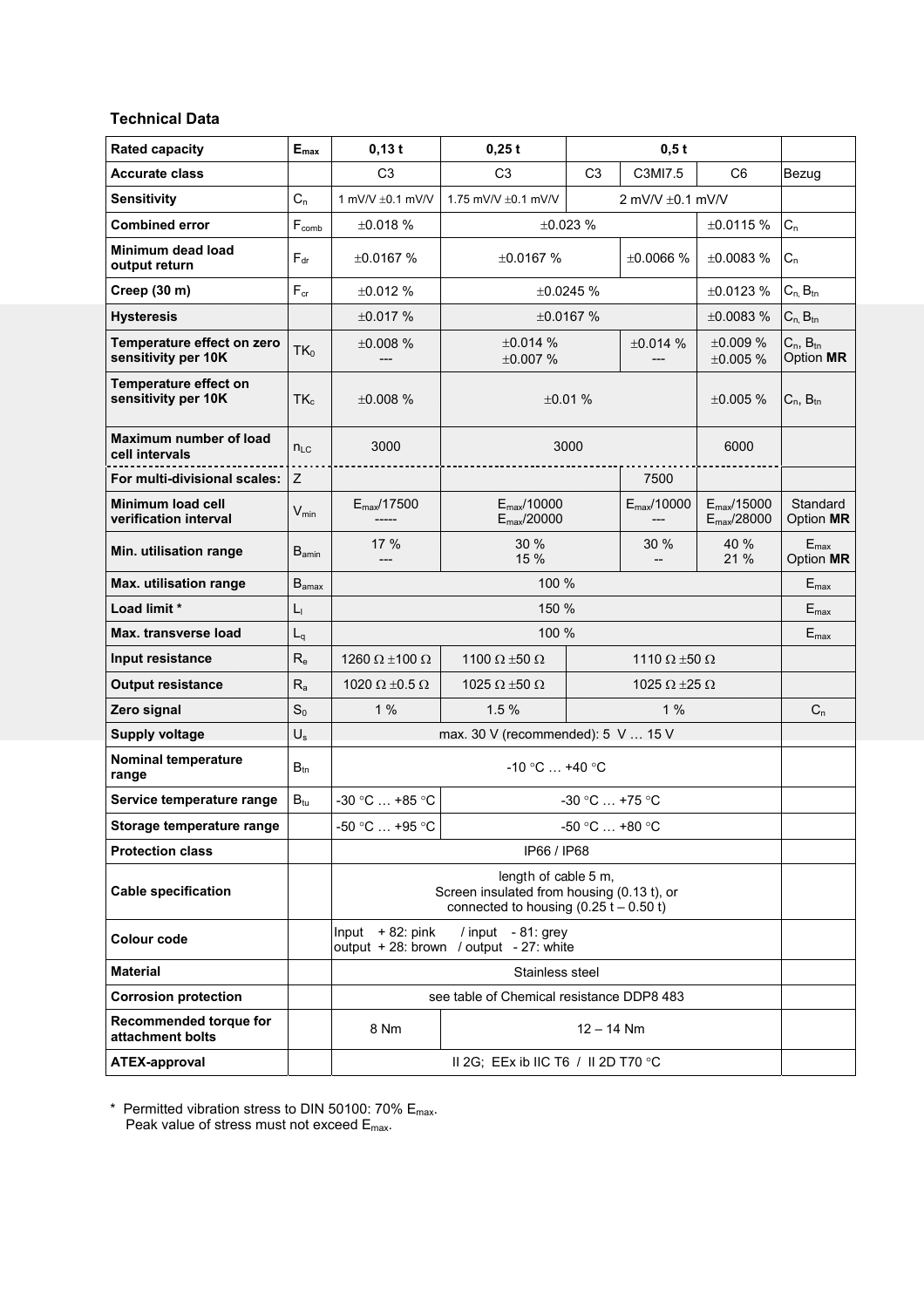

# **Schenck Process GmbH**

Pallaswiesenstr. 100 64293 Darmstadt, Germany Phone: +49 6151 1531-1758 Fax: +49 6151 1531-3632 components@schenckprocess.com www.schenckprocess.com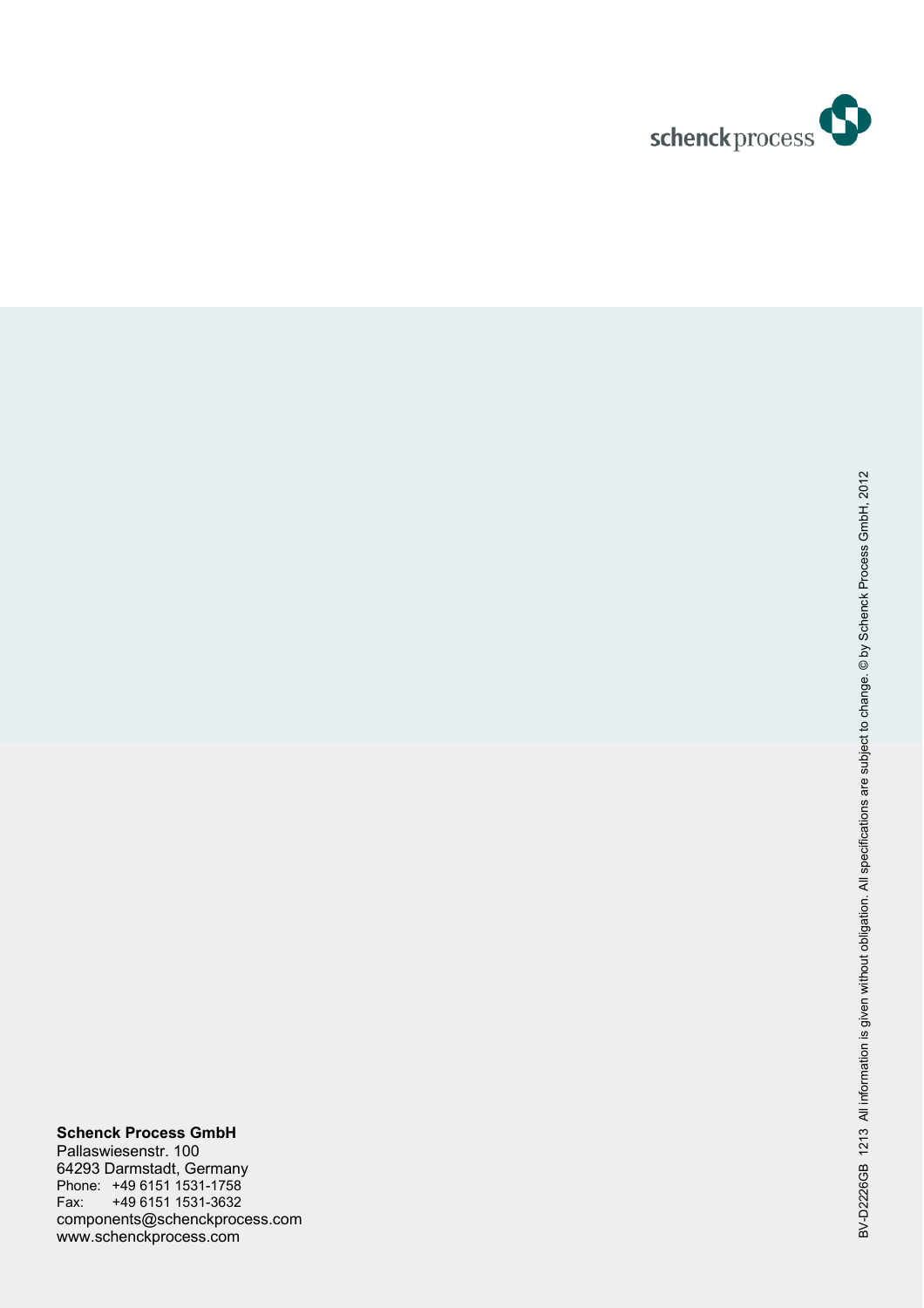

# **Ring-Torsion Load Cells RTN**



- % **OIML approved as suitable for trade use (up to 5000 d and 7500 d in case of multidivisional scales)**
- High accuracy, even for very small utilisa**tion ranges (down to 15 % in case of trade use according to OIML)**
- % **High output signal and, thus, highresolution of useful signal range**
- % **Low power consumption allows realisation of multi-scale systems with simple evaluation electronics**
- Use in hazardous zone with protection class **Ex ia IIC T4 Gb / Ex ia IIIC T125 °C Db or protection class Ex nA IIC T4 Gc / Ex tb IIIC T125 °C Db**
- % **Protection class IP68**

### **Application**

Acting as a transducer, the load cell converts the mechanical input signal, the load, proportionally into the electrical output voltage.

The consistent optimization of the ringtorsion load cells offers additional advantages:

- The extremely low headroom simplifies the use in almost all weighing applications
- $\blacksquare$  The sturdy design enables easy transport, installation, and operation, even under very harsh environmental conditions (e.g. aggressive media, interfering forces, or extreme temperatures)

### **Construction**

- $\blacksquare$  Hermetically sealed due to laser welding; protection class IP68
- **High corrosion protection due** to the use of electrolytically polished stainless steel
- All electrical components are inside the load cell and are thus optimally protected
- $\blacksquare$  The high-quality, sturdy connection cable is lead radially into the load cell
- The RTN load cells are compatible with earlier ring-torsion load cells if our adapter kits are ■ used

#### **Functions**

- High measuring sensitivity
- **High repeatability**
- **High long-term stability and,** thus, continuing and consistently high accuracy
- Minimal effect on accuracy by side forces
- High reliability and availability, even in case of unavoidable shock loads, constraining forces or electrical interferences
- Integral excessive voltage protection
- Moment-free load input/output due to direct, vertical force flow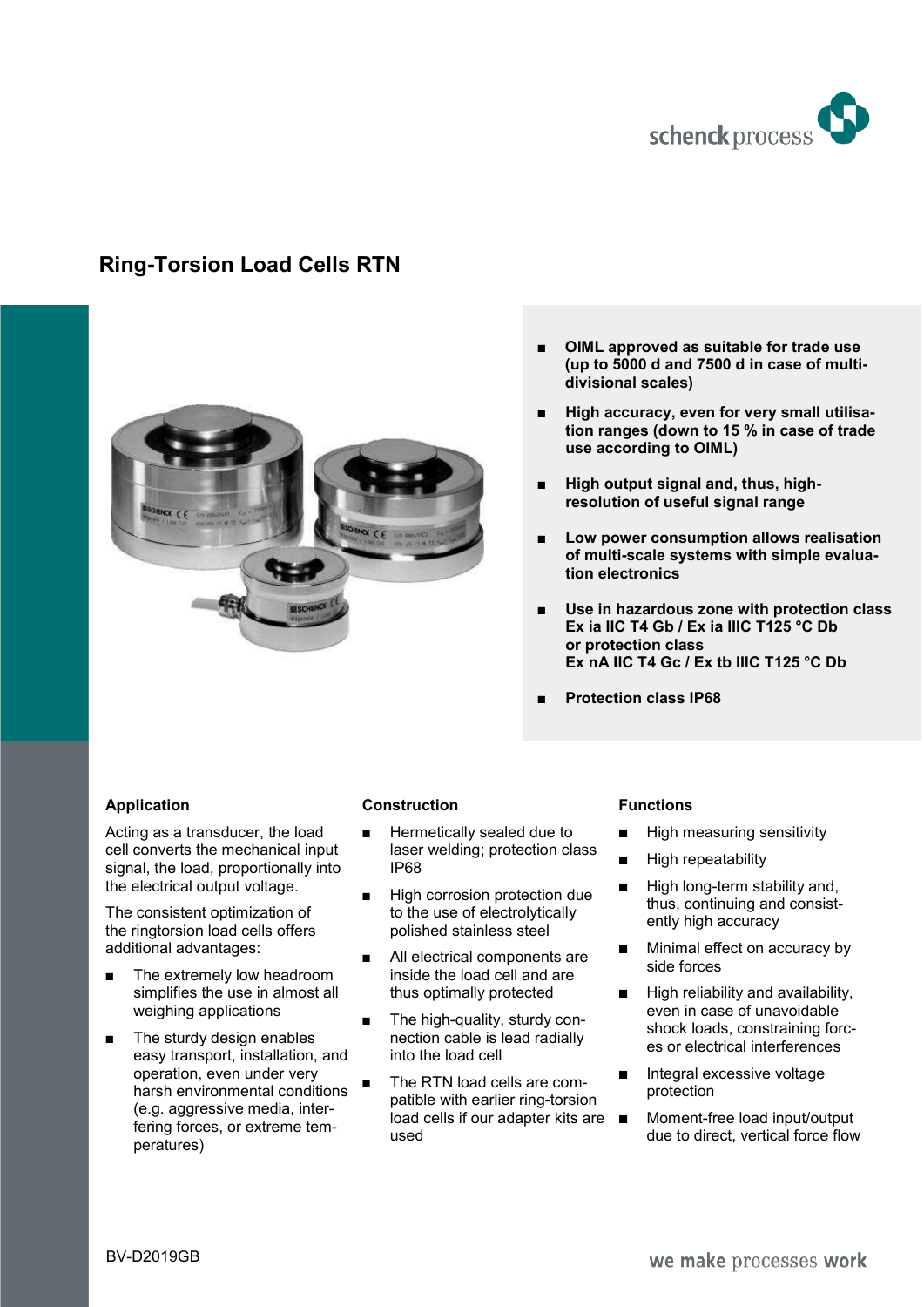

#### **RTN 1 t – 4.7 t RTN 10 t - 470 t**



#### **Technical Data**

| Rated<br>Capacity<br>$E_{\text{max}}$<br>t | Safe-<br>Load-<br>Limit L<br>t | <b>Break-</b><br>ing<br>Load $L_d$<br>t | <b>Nominal</b><br>displac-<br>ment h <sub>n</sub><br>mm | Dead<br>weight<br>kg |
|--------------------------------------------|--------------------------------|-----------------------------------------|---------------------------------------------------------|----------------------|
| 1                                          | 1.7                            | 4                                       | 0.13                                                    | 0.6                  |
| 2.2                                        | 4                              | 9                                       | 0.12                                                    | 0.6                  |
| 4.7                                        | 8                              | 19                                      | 0.12                                                    | 0.7                  |
| 10                                         | 17                             | 40                                      | 0.17                                                    | 1.2                  |
| 15                                         | 28                             | 60                                      | 0.18                                                    | 1.3                  |
| 22                                         | 38                             | 90                                      | 0.21                                                    | 1.3                  |
| 33                                         | 58                             | 130                                     | 0.25                                                    | 2.1                  |
| 47                                         | 80                             | 190                                     | 0.33                                                    | 4.3                  |
| 68                                         | 120                            | 270                                     | 0.35                                                    | 4.8                  |
| 100                                        | 170                            | 400                                     | 0.45                                                    | 7.0                  |
| 150                                        | 250                            | 600                                     | 0.57                                                    | 8.6                  |
| 220                                        | 380                            | 900                                     | 0.67                                                    | 22.0                 |
| 330                                        | 580                            | 1200                                    | 0.85                                                    | 29.0                 |
| 470                                        | 700                            | 1500                                    | 1.00                                                    | 50.0                 |

#### **Dimensions**

| <b>Type</b>     |     |     |     | Dimensions (mm) |     |     |    |
|-----------------|-----|-----|-----|-----------------|-----|-----|----|
| <b>RTN</b>      | A   | в   | C   | D               | н   | Κ   | J  |
| 1 t             | 49  | 20  | 60  | 53              | 43  | 7.5 |    |
| 2.2t            | 49  | 20  | 60  | 53              | 43  | 7.5 |    |
| 4.7 t           | 49  | 20  | 60  | 53              | 43  | 7.5 |    |
| 10 <sub>t</sub> | 73  | 30  | 75  |                 | 50  | 6.5 | 7  |
| 15t             | 75  | 30  | 75  |                 | 50  | 6.5 | 7  |
| 22t             | 75  | 30  | 75  |                 | 50  | 6.5 | 7  |
| 33 t            | 95  | 40  | 95  |                 | 65  | 10  | 7  |
| 47 t            | 130 | 60  | 130 |                 | 75  | 14  | 7  |
| 68 t            | 130 | 60  | 130 |                 | 85  | 14  | 7  |
| 100t            | 150 | 70  | 150 |                 | 90  | 16  | 7  |
| 150t            | 150 | 70  | 150 |                 | 100 | 16  | 7  |
| 220t            | 225 | 100 | 225 |                 | 130 | 24  | 10 |
| 330 t           | 225 | 100 | 225 |                 | 145 | 24  | 10 |
| 470 t           | 270 | 120 | 270 |                 | 170 | 28  | 10 |

Admissible static side load L<sub>q</sub> = 0.5 (E<sub>max</sub> – 0.8 L<sub>z</sub>), but no higher than L<sub>qmax</sub> = 0.3 E<sub>max</sub>; E<sub>max</sub> = rated capacity;

 $L<sub>z</sub>$  = load in measuring direction

Admissible dynamic load to DIN 50100: 70 %  $\mathsf{E}_\mathsf{max}$ . Dynamic load value must not exceed  $\mathsf{E}_\mathsf{max}$ .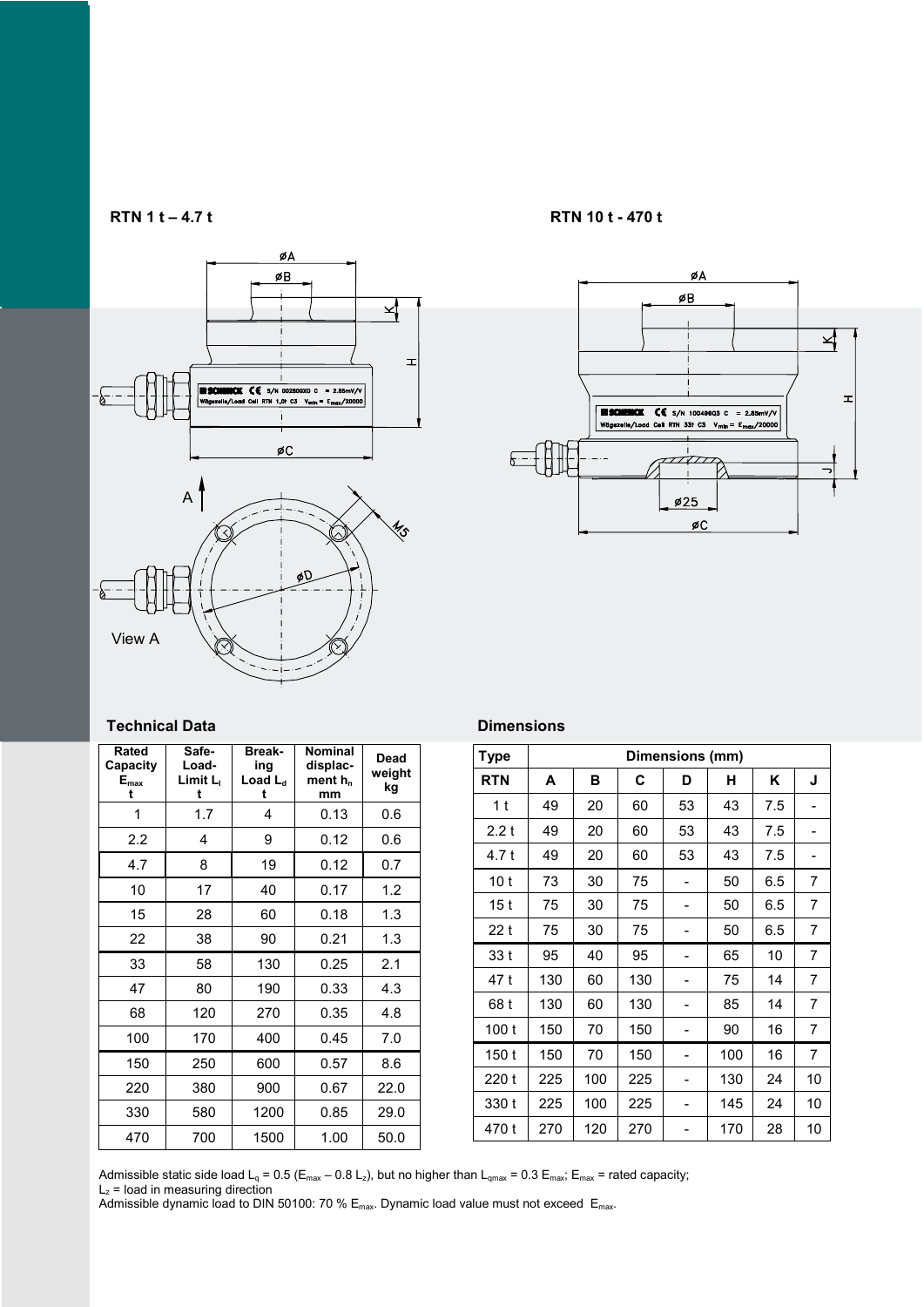## **Technical Data**

| <b>Rated capacity</b>                                      | ${\sf E}_{\sf max}$       |                                                           | $1t - 470t$                                                                                                                                                             | $1t - 100t$             |                                      |  |  |  |
|------------------------------------------------------------|---------------------------|-----------------------------------------------------------|-------------------------------------------------------------------------------------------------------------------------------------------------------------------------|-------------------------|--------------------------------------|--|--|--|
| <b>Accuracy class</b>                                      |                           | 0.05                                                      | C <sub>3</sub>                                                                                                                                                          | C5 / C4 Mi 7.5          | Reference                            |  |  |  |
| <b>Sensitivity</b>                                         | $C_n$                     |                                                           | 2.85 mV/V ±2.85 µV/V                                                                                                                                                    |                         |                                      |  |  |  |
| <b>Combined error</b>                                      | $F_{comb}$                | 0.05%                                                     | 0.02%                                                                                                                                                                   | 0.01%                   | $C_n$                                |  |  |  |
| <b>Minimum dead load</b><br>output return                  | $F_{dr}$                  | ±0.03%                                                    | ±0.016%                                                                                                                                                                 | ±0.006%                 | $C_n$                                |  |  |  |
| Creep (30 m)                                               | $F_{cr}$                  | ±0.04%                                                    | ±0.024%                                                                                                                                                                 | ±0.009%                 | $C_n$                                |  |  |  |
| Temperature effect on zero<br>sensitivity per 10 K         | $TK_0$                    | $+0.03%$<br>±0.05%                                        | $+0.007%$<br>±0.02%                                                                                                                                                     | ±0.0058%<br>±0.02%      | $C_n$ , $B_{tn}$<br>$C_n$ , $B_{tu}$ |  |  |  |
| Temperature effect on<br>sensitivity per 10 K              | $TK_c$                    | ±0.05%<br>±0.07%                                          | ±0.008%<br>±0.02%                                                                                                                                                       | ±0.0062%<br>±0.02%      | $C_n$ , $B_{tn}$<br>$C_n$ , $B_{tu}$ |  |  |  |
| <b>Maximum number of scale</b><br><b>intervalls</b>        | $n_{LC}$                  |                                                           | 3000                                                                                                                                                                    | 5000                    |                                      |  |  |  |
| For multi-divisional scales                                | $\ensuremath{\mathsf{Z}}$ |                                                           |                                                                                                                                                                         | 7500                    |                                      |  |  |  |
| Minimum load cell<br>verification intervall                | $V_{min}$                 |                                                           | $E_{\text{max}}$ /20000                                                                                                                                                 | $E_{\text{max}}$ /24000 |                                      |  |  |  |
| Max. utilisation range                                     | $B_{\text{amax}}$         |                                                           | $B_{\text{amax}} = E_{\text{max}}$                                                                                                                                      |                         |                                      |  |  |  |
| Input resistance                                           | $R_{e}$                   |                                                           | 4450 $\Omega$ ±100 $\Omega$                                                                                                                                             |                         |                                      |  |  |  |
| <b>Output resistance</b>                                   | $R_{a}$                   | 4010 $\Omega$ ±2 $\Omega$                                 | 4010 $\Omega$ ±0.5 $\Omega$                                                                                                                                             |                         | $T_{r}$                              |  |  |  |
| Zero signal                                                | $S_0$                     |                                                           | ±1%                                                                                                                                                                     |                         | $C_n$                                |  |  |  |
| Max. supply voltage                                        | $U_{\text{smax}}$         |                                                           | 60 V                                                                                                                                                                    |                         |                                      |  |  |  |
| Nominal temperature range                                  | $B_{tn}$                  |                                                           | $-10 °C  +40 °C$                                                                                                                                                        |                         |                                      |  |  |  |
| Service temperature range<br><b>Explosing-proof design</b> | $B_{tu}$                  |                                                           | -40 °C  +80 °C, Option to +110 °C $*$ )<br>-30 °C  +70 °C                                                                                                               |                         |                                      |  |  |  |
| Reference temperature                                      | $T_r$                     |                                                           | 22 °C                                                                                                                                                                   |                         |                                      |  |  |  |
| Storage temperature range                                  | $B_{ts}$                  |                                                           | -50 °C  +85 °C                                                                                                                                                          |                         |                                      |  |  |  |
| <b>Protection class</b><br><b>Explosing-proof design</b>   |                           |                                                           | IP68, 1 m / 100 h; (Option 110 °C: IP66)<br>IP67                                                                                                                        |                         |                                      |  |  |  |
| <b>Cable specification</b>                                 |                           |                                                           | TPE (grey) $\emptyset$ 6.5 mm, silicone and halogen free, -30 °C to +150 °C,<br>Length 5 m for RTN 1 t - 15 t and RTN 150 t - 470 t<br>Length 15 m for RTN 22 t - 100 t |                         |                                      |  |  |  |
| <b>Colour code</b>                                         |                           | Black:<br>input<br>Red:<br>output<br>Yellow:<br>screening | blue:<br>$^{+}$<br>$\prime$<br>$\prime$<br>white:<br>$\ddot{}$                                                                                                          | input<br>output         |                                      |  |  |  |
| <b>Material</b>                                            |                           |                                                           | Stainless steel                                                                                                                                                         |                         |                                      |  |  |  |
| <b>Corrosion protection</b>                                |                           |                                                           | see Spec Sheet DDP8483 "Chemical resistance of RT Load Cells"                                                                                                           |                         |                                      |  |  |  |

\*) Optional feature 110 °C not possible in combination with C5 or ATEX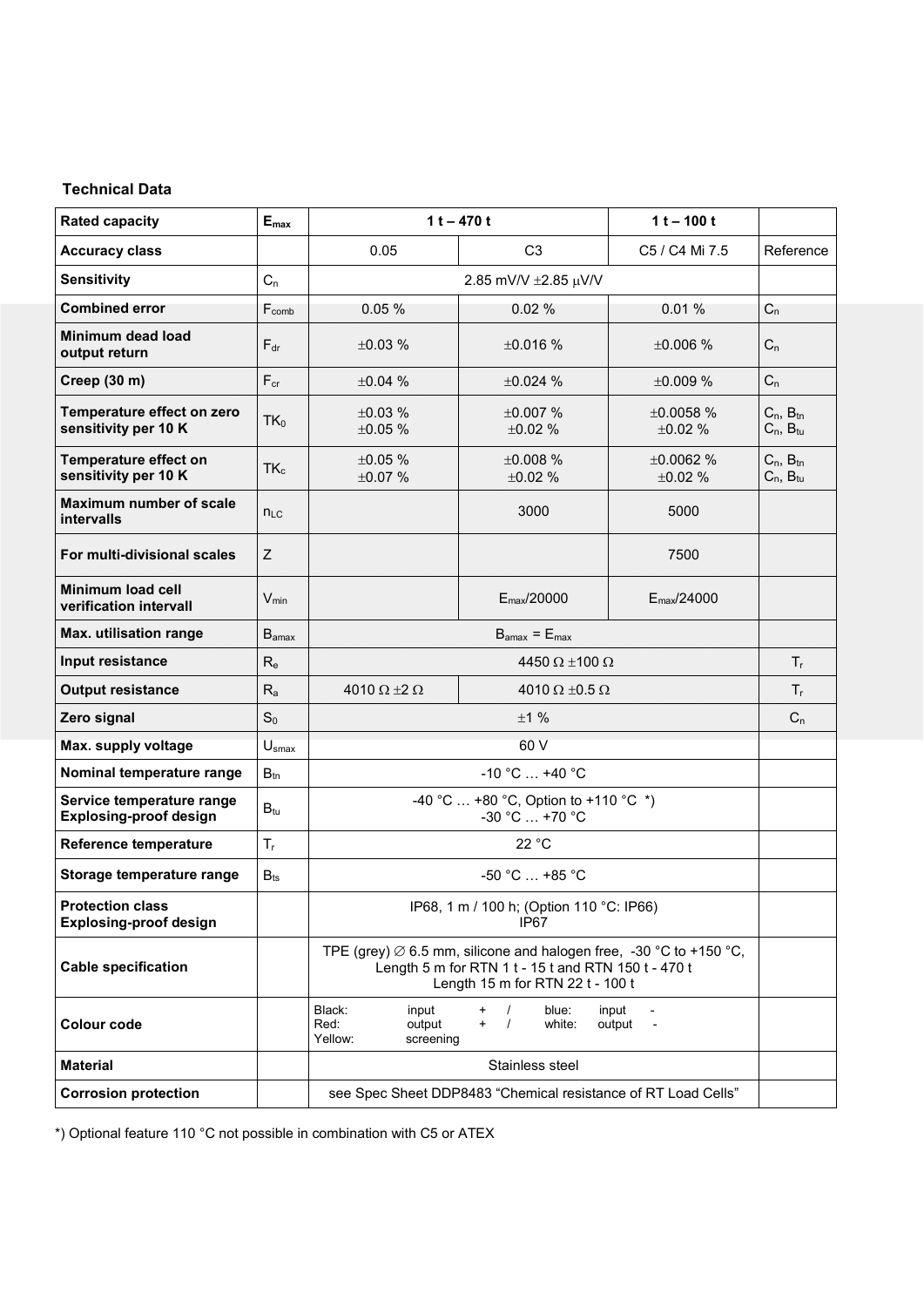

| Order No.                    |            |                       |                |
|------------------------------|------------|-----------------------|----------------|
| <b>Variants</b>              |            | <b>Accuracy class</b> |                |
|                              | 0.05       | C <sub>3</sub>        | C5 / C4 Mi 7.5 |
| 1 <sup>t</sup><br><b>RTN</b> | D726173.04 | D726173.02            | D726173.10     |
| RTN 2.2 t                    | D726174.04 | D726174.02            | D726174.10     |
| <b>RTN 4.7t</b>              | D726175.04 | D726175.02            | D726175.10     |
| <b>RTN 10t</b>               | D726176.04 | D726176.02            | D726176.10     |
| <b>RTN 15t</b>               | D726177.04 | D726177.02            | D726177.10     |
| <b>RTN</b> 22 t              | D724781.04 | D724781.02            | D724781.10     |
| <b>RTN 33t</b>               | D724754.04 | D724754.02            | D724754.10     |
| <b>RTN 47t</b>               | D724782.04 | D724782.02            | D724782.10     |
| <b>RTN 68t</b>               | D724783.04 | D724783.02            | D724783.10     |
| <b>RTN 100 t</b>             | D724784.04 | D724784.02            | D724784.10     |
| <b>RTN 150 t</b>             | D726178.04 | D726178.02            |                |
| <b>RTN 220 t</b>             | D726179.04 | D726179.02            |                |
| <b>RTN 330 t</b>             | D726180.04 | D726180.02            |                |
| <b>RTN 470 t</b>             | D726181.04 | D726181.02            |                |

#### **Optional feature ATEX/IECEx approval**

Intrinsically safe ATEX explosion-proof design category 2GD and IECEx EPL Gb, Db

Gas-Ex II 2G Ex ia IIC T4 Gb (Zone 1)

Dust-Ex II 2D Ex ia IIIC T125 °C Db, IP67 (Zone 21)

Warning: The verification of intrinsically safe circuit must be verified. New barriers are provided in particular for new systems. The verifications of intrinsically safe circuit are available for all load cells and barriers.

| <b>Accuracy class</b> |               |                    |  |  |  |  |  |
|-----------------------|---------------|--------------------|--|--|--|--|--|
| $ 0.052$ GD           | <b>C3 2GD</b> | C5 / C4 MI 7,5 2GD |  |  |  |  |  |
| 82. Variant           | 81. Variant   | 83. Variant        |  |  |  |  |  |

Load cells marked as intrinsically safe - Ex "i" - are also operated intrinsically safely irrespective of the zone.

Non intrinsically safe ATEX explosion-proof design category 2D, 3G and IECEx EPL Db, Gc Gas-Ex  $\overline{\phantom{a}}$  II 3G Ex nA IIC T4 Gc (Zone 2) Dust-Ex II 2D Ex tb IIIC T125 °C Db, IP67 (Zone 21)

| <b>Accuracy class</b> |                |                     |  |  |  |  |  |
|-----------------------|----------------|---------------------|--|--|--|--|--|
| 0.05 2D3G             | <b>C3 2D3G</b> | C5 / C4 MI 7.5 2D3G |  |  |  |  |  |
| 86. Variant           | Variant 85     | Variant 87          |  |  |  |  |  |

**Example for ordering:** 47 t, accuracy class C3, ATEX category 2D, 3G. Typ RTN 47 t C3 2D, 3G …; Order No. D724782.85

| Option |                                                                 | <b>Accessories</b>            |
|--------|-----------------------------------------------------------------|-------------------------------|
|        | Variant for service temperature range of up to 110 $^{\circ}$ C | SENSiQ™ Elastomer Mount (SEM) |
|        | Customized cable length                                         | SENSiQ™ Secure Mount (SSM)    |
|        | Special corrosion protection                                    | SENSiQ™ Pendulum Mount (SPM)  |
|        | Protection class IP69K                                          | SENSiQ™ Fixed Mount (SFM)     |
|        | Cable resistant to gnawing rodents                              |                               |
|        | Mounting holes                                                  |                               |
|        |                                                                 |                               |

### **Schenck Process Europe GmbH**

Pallaswiesenstr. 100 64293 Darmstadt, Germany Phone: +49 6151 1531 0 Fax: +49 6151 1531 66 sales@schenckprocess.com www.schenckprocess.com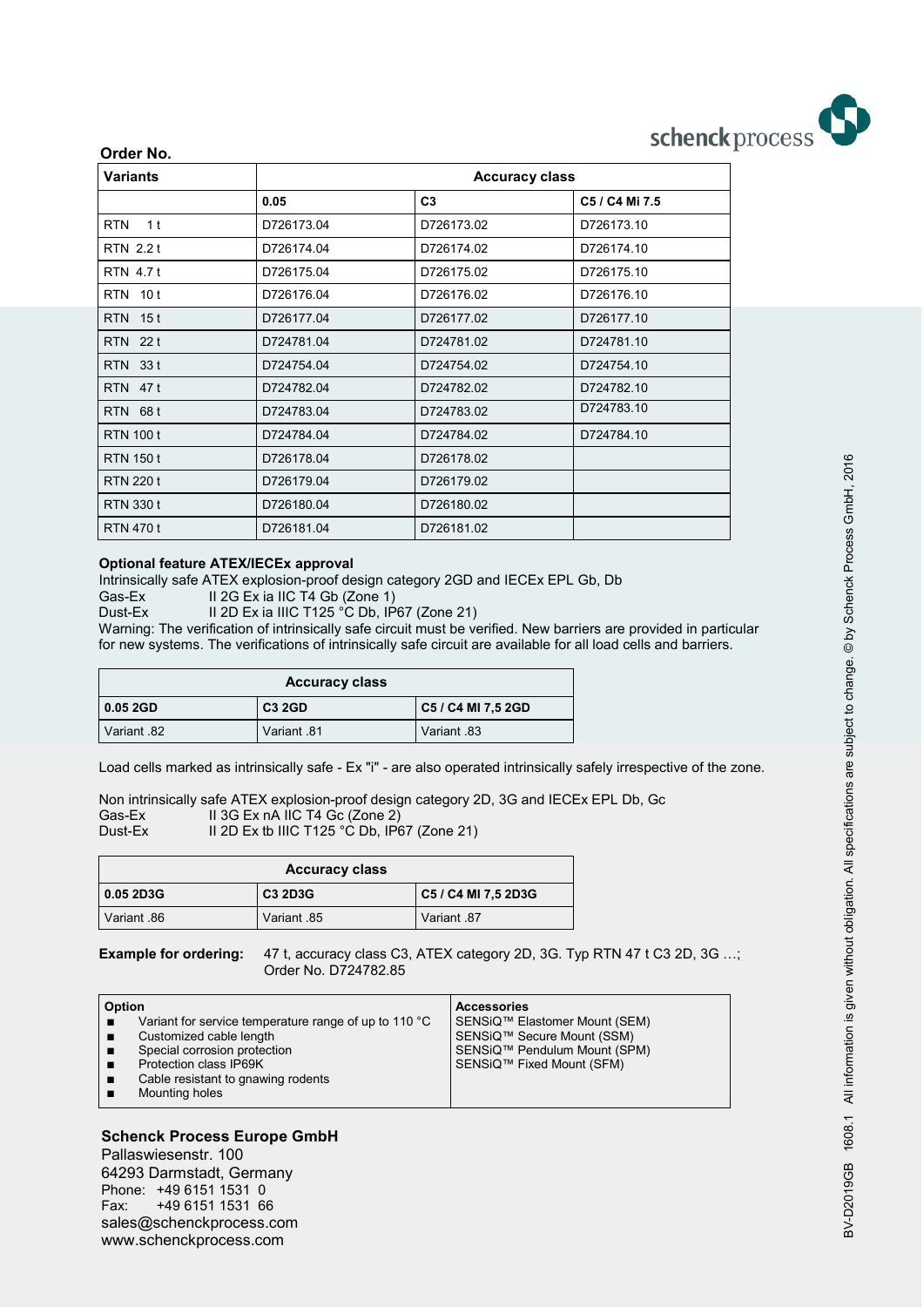

# **Load Cells VBB and Load Cell Mounts VEB**



### • **Highest accuracies (up to 6000 increments to OIML R60)**

- **Hermetically sealed due to laser welding (IP68)**
- **Use in hazardous zone with protection class Ex ia IIC T4 Gb / Ex ia IIIC T125 °C Db or protection class Ex nA IIC T4 Gc / Ex tb IIIC T125 °C Db**
- **Optimized for parallel connection through perfect calibration**
- **6-wire circuit**
- **100 % stainless steel**

### **Application**

Load cells of the VBB type are designed to convert the mechanical input signal, the load, proportionally into the electrical output voltage.

Combined with the corresponding VEB elastomer mounts, they are very suitable for use with platform, batching, and hopper scales. Their compact design simplifies the integration in any existing construction.

The rugged design of the load cells and mounts ensures reliable operation even in severe environments.

### **Construction**

Entirely made of stainless steel and hermetically sealed by laser welding, the VBB load cells are connected by using a high-quality shielded 6-wire PVC cable.

The 6-wire circuit provides for a measuring signal which is insensitive to connecting cables of different lengths.

### **Functions**

- High calibrating accuracy, thus, optimal prerequisites for the parallel connection of load cells
- High degree of measuring signals repeatability
- Damping of side forces through the elastomer mount
- Self-centering after side load
- Minimal effect on accuracy by side forces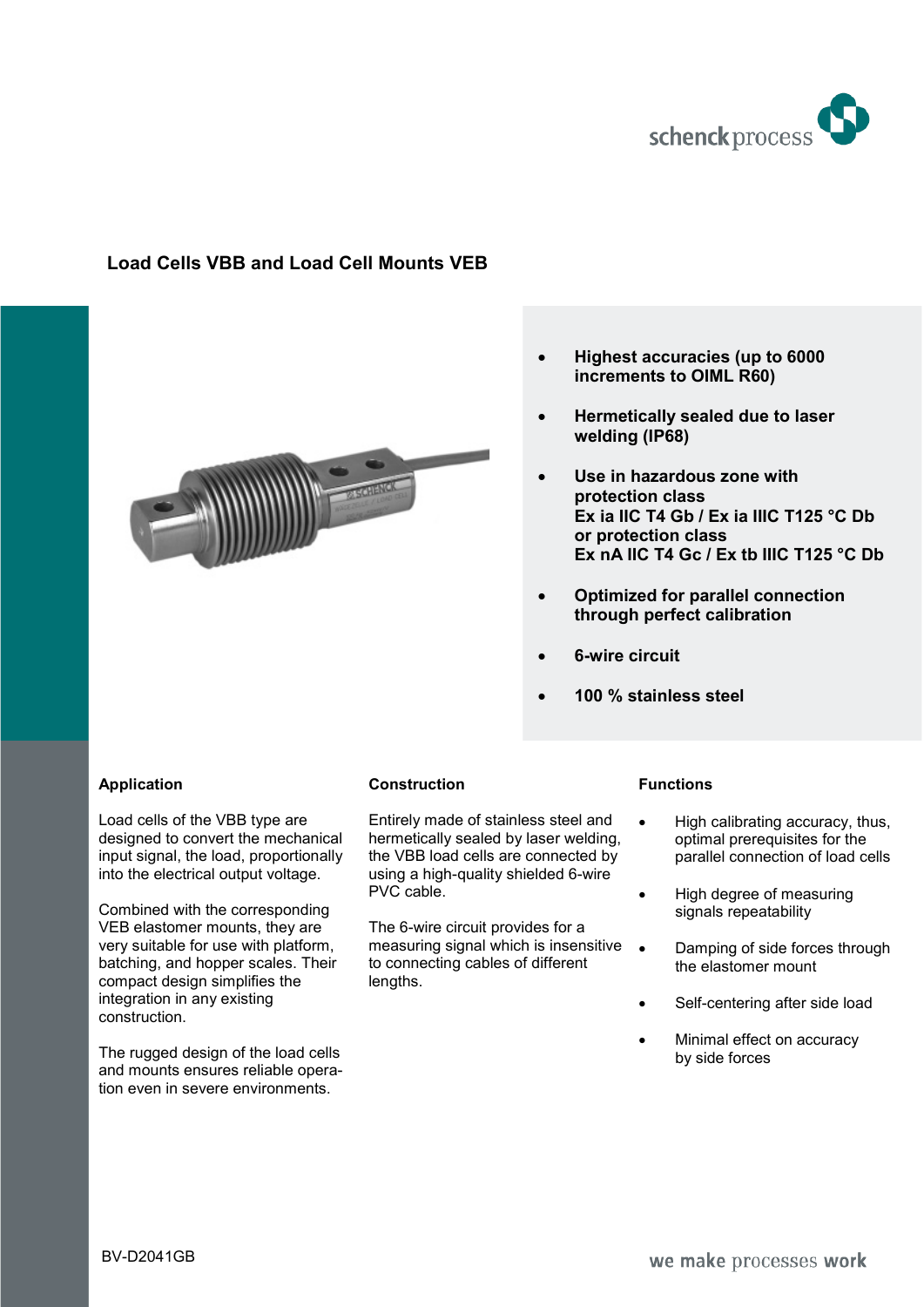### **VBB Load Cells 5 kg – 0.5 t**



| Variant             | Dimensions (mm) |     |  |  |  |
|---------------------|-----------------|-----|--|--|--|
|                     |                 |     |  |  |  |
| VBB $5$ kg $-0.2$ t | 82              | 82  |  |  |  |
| <b>VBB 0.5 t</b>    | 10.5            | 111 |  |  |  |

### **VEB Elastomer Mount 5 kg – 0.5 t for VBB Load Cells**

### Capacities 5 kg – 0.2 t Capacity 0.5 t





Elastomer mount correct mounting position

### **Dimensions (mm)**

| <b>Elastomer mount</b> | A  |     | ⌒<br>ັ |    |                     |      | ⌒<br>ت         |              |    |    | M   | N   | D |    | $\mathsf{F}_\mathsf{R}$ | **<br>⊃max |
|------------------------|----|-----|--------|----|---------------------|------|----------------|--------------|----|----|-----|-----|---|----|-------------------------|------------|
| VEB $5$ kg $-0.2$ t    | 75 | M12 | 12     | 40 | $79 + 1,3$          | 18.5 | M <sub>8</sub> | <b>SW 17</b> | 19 |    | -   |     | - |    | 163                     |            |
| <b>VEB 0.5 t</b>       | 80 | M10 | 10     | 39 | $105^{+2,1}_{-2,2}$ | 26   |                | <b>SW 27</b> |    | 20 | 120 | 100 | 9 | 60 | 400                     | 4.5        |

 $*$  FR Restoring force in N with 1 mm lateral displacement

 $^{**}$  S<sub>max</sub>, in mm, maximum adm. lateral displacement if loaded with rated capacity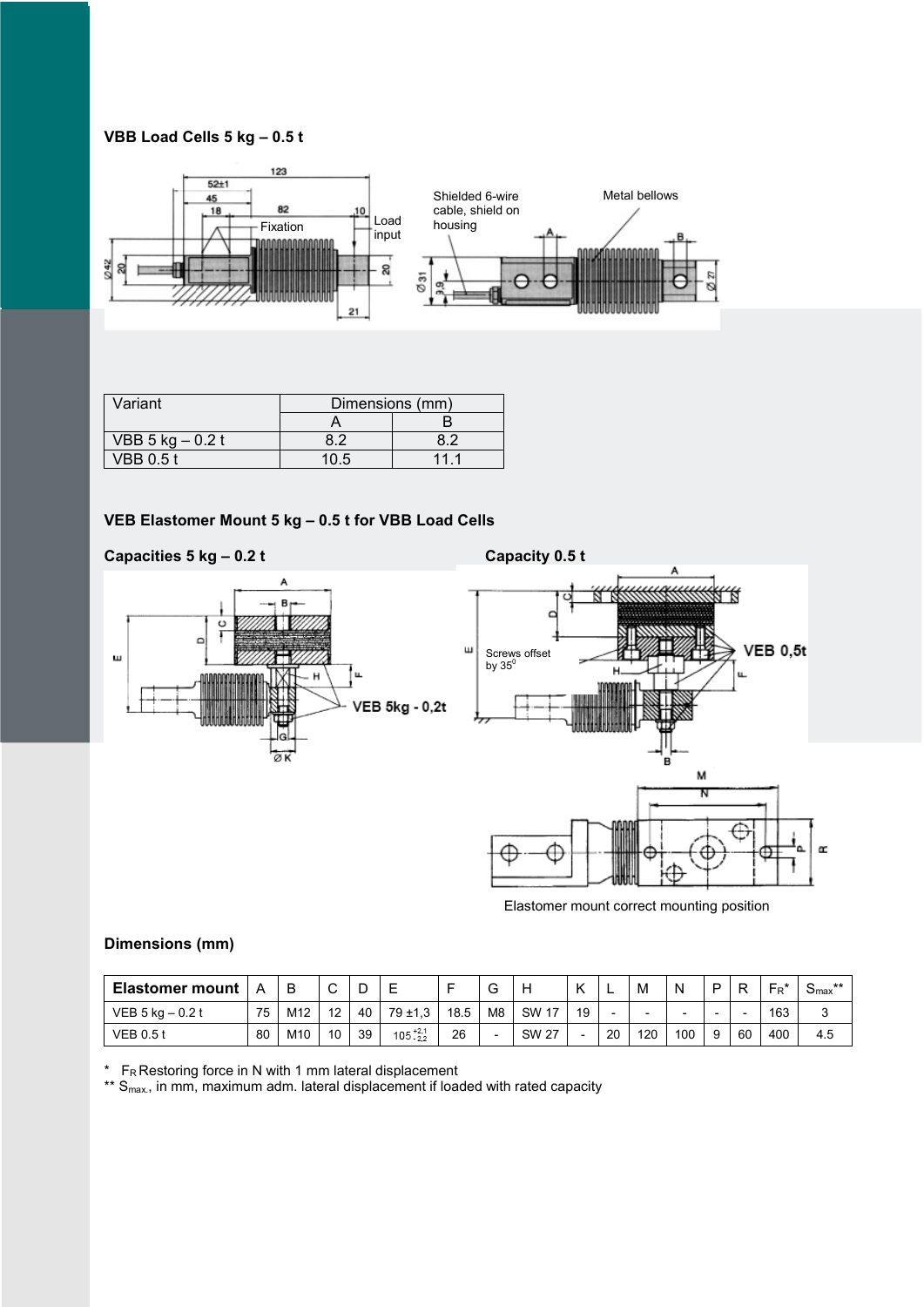#### **Technical Data**

| Rated capacity                                            | $E_{\text{max}}$  |                                                         | $5$ kg $-0.5$ t                                                              |                             |               |                  |  |  |  |  |
|-----------------------------------------------------------|-------------------|---------------------------------------------------------|------------------------------------------------------------------------------|-----------------------------|---------------|------------------|--|--|--|--|
| Accuracy class                                            |                   | D <sub>1</sub>                                          | $C6***$<br>$C3*$<br>$C4**$                                                   |                             |               |                  |  |  |  |  |
| Nominal characteristic value                              | $C_n$             | 2 mV/V +20 µV/V;<br>$-2 \mu V/V$                        | 2 mV/V ±1 µV/V                                                               |                             |               |                  |  |  |  |  |
| Combined error                                            | Fcomb             | 0.05%                                                   | 0.02%                                                                        | 0.013%                      | 0.01%         | $C_n$            |  |  |  |  |
| Zero signal return after<br>loading (30 min)              | $F_{dr}$          | ±0.049%                                                 | ±0.016%                                                                      | ±0.012%                     | ±0.008%       | $C_n$            |  |  |  |  |
| Creep error during stress<br>$(30 \text{ min})$           | $F_{cr}$          | ±0.049%                                                 | ±0.016%                                                                      | ±0.012 %                    | ±0.008%       | $C_n$            |  |  |  |  |
| Temperature coefficient of<br>zero signal                 | $TK_0$            | ±0.05 %/10 K                                            | ±0.0125 %/10 K                                                               | ±0.009 %/10 K               | ±0.009 %/10 K | $C_n$ B $B_{tn}$ |  |  |  |  |
| Temperature coefficient of<br>characteristic value        | $TK_c$            | ±0.05 %/10 K                                            | ±0.008 %/10 K                                                                | ±0.007 %/10 K               | ±0.004 %/10 K | $C_n$ B $B_{tn}$ |  |  |  |  |
| Maximum number of increments<br>in certified applications | $n_{LC}$          | 1000                                                    | 3000                                                                         | 4000                        | 6000          |                  |  |  |  |  |
| Min. scale interval                                       | V <sub>min</sub>  | 0.036 %                                                 | 0.009%                                                                       | 0.0066 %                    | 0.0066 %      | $E_{\text{max}}$ |  |  |  |  |
| Minimum utilisation rate                                  | $B_{\text{amin}}$ | 36 %                                                    | 27 %                                                                         | 26 %                        | 39 %          | $E_{\text{max}}$ |  |  |  |  |
| Maximum utilisation rate                                  | $B_{\text{amax}}$ |                                                         | $B_{\text{amax}}$<br>$=$                                                     | $E_{\text{max}}$            |               |                  |  |  |  |  |
| Input resistance                                          | $R_{e}$           |                                                         | $350 \Omega - 480 \Omega$                                                    |                             |               | $t_{r}$          |  |  |  |  |
| Output resistance                                         | $R_{a}$           | 356 Ω ±0.2 Ω                                            |                                                                              | 356 $\Omega$ ±0.12 $\Omega$ |               | $t_{r}$          |  |  |  |  |
| Zero signal                                               | $S_0$             |                                                         | ±1%                                                                          |                             |               | $C_n$            |  |  |  |  |
| Maximum supply voltage                                    | $U_{\text{smax}}$ |                                                         | 18 V                                                                         |                             |               |                  |  |  |  |  |
| Nominal temperature range                                 | $B_{tn}$          |                                                         | $-10 °C  +40 °C$                                                             |                             |               |                  |  |  |  |  |
| Service temperature range<br>Explosion-proof design       | $B_{tu}$          |                                                         | $-40 °C  +70 °C$<br>$-30 °C  +70 °C$                                         |                             |               |                  |  |  |  |  |
| Reference temperature                                     | $t_{r}$           |                                                         | 23 °C                                                                        |                             |               |                  |  |  |  |  |
| Storage temperature range                                 | $B_{ts}$          |                                                         | $-50 °C  +85 °C$                                                             |                             |               |                  |  |  |  |  |
| Safe load limit                                           | $E_L$             |                                                         | 150 %                                                                        |                             |               | $C_n$            |  |  |  |  |
| <b>Breaking load</b>                                      | $E_D$             |                                                         | 300 %                                                                        |                             |               | $C_n$            |  |  |  |  |
| Displacement ****                                         |                   | $0.25$ mm                                               | $0.3$ mm                                                                     | $0.4$ mm                    | $0.6$ mm      |                  |  |  |  |  |
| at<br>rated capacity                                      |                   | $5$ kg                                                  | 10 - 100 kg                                                                  | 200 kg                      | 500 kg        |                  |  |  |  |  |
| Protection class<br>Explosion-proof design                |                   |                                                         | IP68 (tightened test conditions: 1 m water gauge; 100 h)<br>IP <sub>67</sub> |                             |               |                  |  |  |  |  |
| Cable specification                                       |                   |                                                         | 3 m PVC cable, 6 wires, shielded, shield on housing                          |                             |               |                  |  |  |  |  |
| Colour code                                               |                   | black: input<br>red : output<br>grey: sensor - / green: | $-$ / blue :<br>input<br>- $/$ white :<br>output +<br>sensor +               | + / black/yellow: shield    |               |                  |  |  |  |  |
| Corrosion protection                                      |                   |                                                         | Stainless steel                                                              |                             |               |                  |  |  |  |  |

\*: Quality C3 available for nominal loads > 10 kg only

\*\*: Quality C4 available for nominal loads > 20 kg only

\*\*\*: Quality C6 available for nominal loads > 50 kg only

\*\*\*\*: Please adjust the overload stops to nominal displacement +0.05 mm (unloaded scale)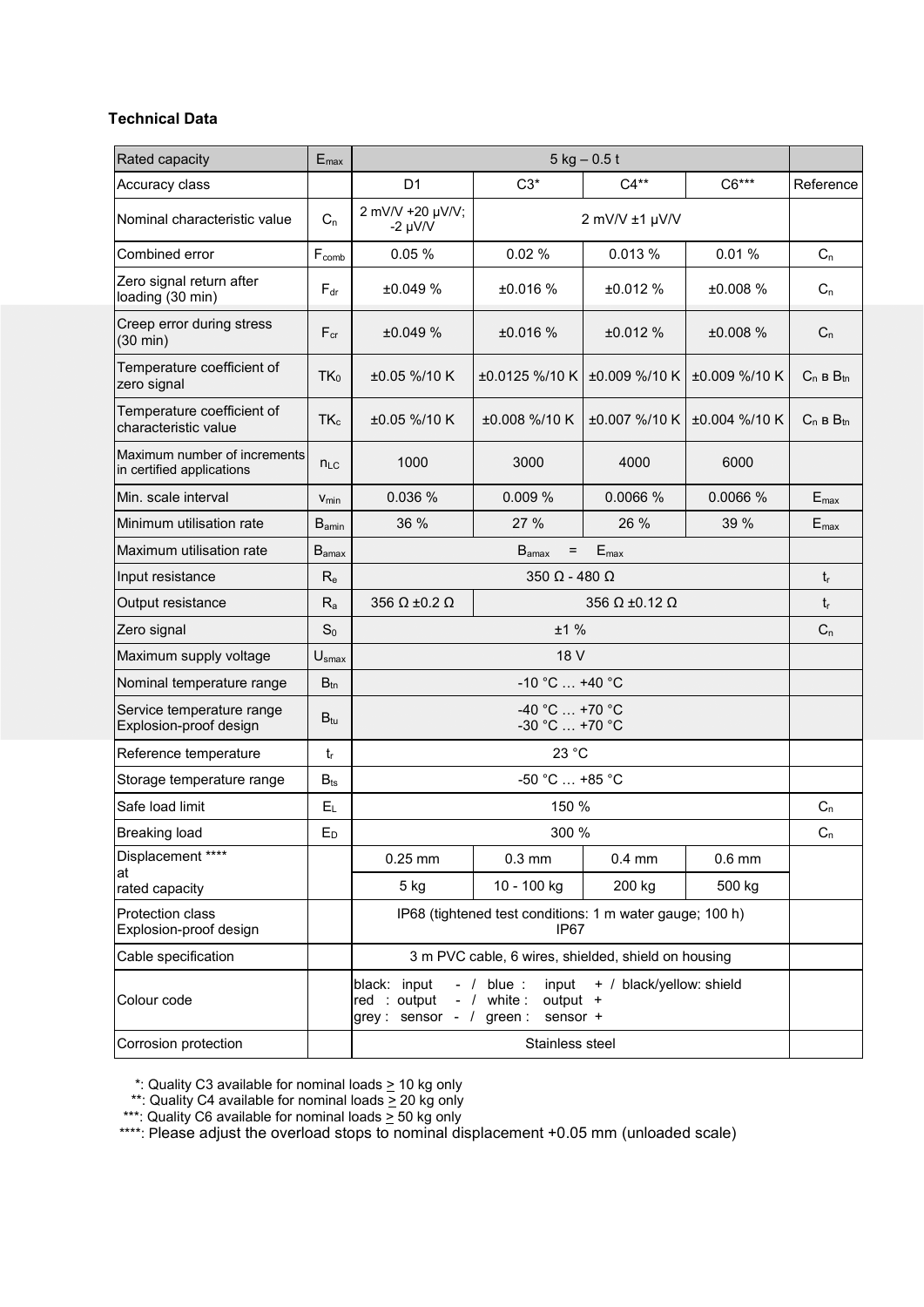

| Variants<br><b>Load Cells</b> | Order No.    | Ex-Variants<br>Load Cells | Order No. 2GD | Order No. 2D/3G |
|-------------------------------|--------------|---------------------------|---------------|-----------------|
| VBB 5 kg D1                   | D 725 417.01 |                           |               |                 |
| VBB 10 kg D1                  | D 725 417.02 |                           |               |                 |
| <b>VBB 10 kg C3</b>           | D 725 419.02 | VBB 10 kg C3 "Ex"         | D 725 419.32  | D 725 419.42    |
| VBB 20 kg D1                  | D 725 417.03 |                           |               |                 |
| <b>VBB 20 kg C3</b>           | D 725 419.03 | VBB 20 kg C3 "Ex"         | D 725 419.33  | D 725 419.43    |
| <b>VBB 50 kg D1</b>           | D 725 417.04 |                           |               |                 |
| <b>VBB 50 kg C3</b>           | D 725 419.04 | VBB 50 kg C3 "Ex"         | D 725 419.34  | D 725 419.44    |
| <b>VBB 0.1 t D1</b>           | D 725 409.01 | VBB 0,1t D1 "Ex"          | D 725 409.61  | D 725 409.41    |
| <b>VBB 0.1 t C3</b>           | D 725 409.04 | VBB 0,1 t C3 "Ex"         | D 725 409.64  | D 725 409.44    |
| <b>VBB 0.1 t C4</b>           | D 726 370.01 | VBB 0,1 t C4 "Ex"         | D 726 370.31  | D 726 370.41    |
| <b>VBB 0.2 t D1</b>           | D 725 409.02 | VBB 0,2 t D1 "Ex"         | D 725 409.62  | D 725 409.42    |
| <b>VBB 0.2 t C3</b>           | D 725 409.05 | VBB 0,2 t C3 "Ex"         | D 725 409.65  | D 725 409.45    |
| <b>VBB 0.2 t C4</b>           | D 726 370.02 | VBB 0,2 t C4 "Ex"         | D 726 370.32  | D 726 370.42    |
| <b>VBB 0.2 t C6</b>           | D 726 370.04 | VBB 0,2 t C6 "Ex"         | D 726 370.34  | D 726 370.44    |
| <b>VBB 0.5 t D1</b>           | D 725 409.03 | VBB 0,5 t D1 "Ex"         | D 725 409.63  | D 725 409.43    |
| <b>VBB 0.5 t C3</b>           | D 725 409.06 | VBB 0,5 t C3 "Ex"         | D 725 409.66  | D 725 409.46    |
| <b>VBB 0.5 t C4</b>           | D 726 370.03 | VBB 0,5 t C4 "Ex"         | D 726 370.33  | D 726 370.43    |

| Variants Elastomer Mounts | Order No.    |  |
|---------------------------|--------------|--|
| $VEB 5 kg - 0.2 t$        | D 725 408.01 |  |
| VEB 0.5 t                 | D 725 408.02 |  |

Example for ordering:

Rated Capacity 0.2 t, Accuracy Class C6: Variant VBB 0.2 t C6 – Ordering Number D726 370.04

Additional versions available upon request.

#### **Optional feature ATEX/IECEx approval**

Intrinsically safe ATEX explosion-proof design category 2GD and IECEx EPL Gb, Db Gas-Ex II 2G Ex ia IIC T4 Gb (Zone 1) Dust-Ex II 2D Ex ia IIIC T125 °C Db, IP67 (Zone 21)

Load cells marked as intrinsically safe - Ex "i" - are also operated intrinsically safely irrespective of the zone.

Warning: The verification of intrinsically safe circuit must be verified. New barriers are provided in particular for new systems. The verifications of intrinsically safe circuit are available for all load cells and barriers.

Non intrinsically safe ATEX explosion-proof design category 2D, 3G and IECEx EPL Db, Gc Gas-Ex II 3G Ex nA IIC T4 Gc (Zone 2)<br>Dust-Ex II 2D Ex tb IIIC T125 °C Db. IPe II 2D Ex tb IIIC T125 °C Db, IP67 (Zone 21)

### **Schenck Process GmbH**

Pallaswiesenstr. 100 64293 Darmstadt, Germany Phone: +49 6151 1531 0 Fax: +49 6151 1531 66 sales@schenckprocess.com www.schenckprocess.com